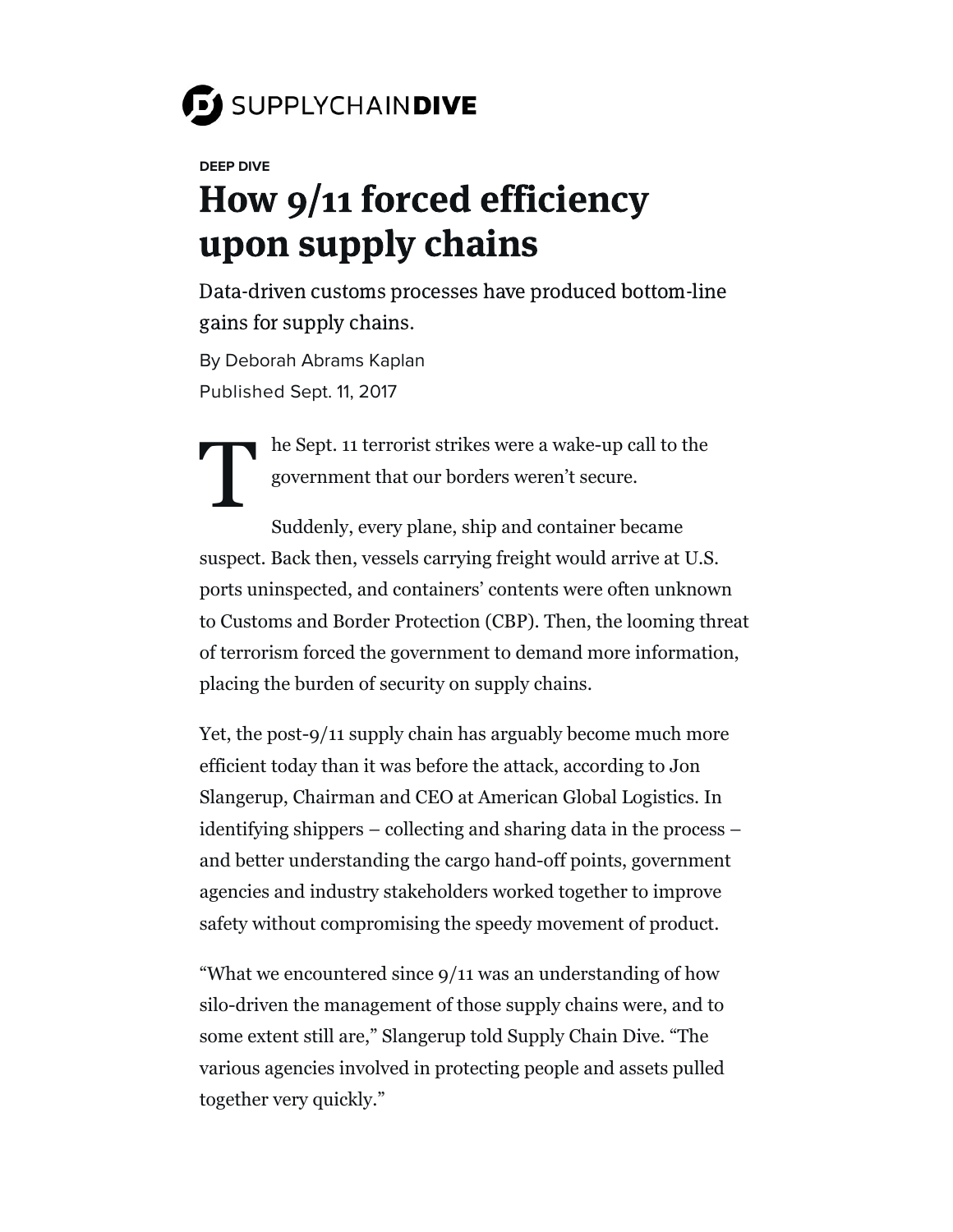In the sixteen years since  $9/11$ , these gained efficiencies have translated into bottom-line gains, as the cost of shipping as a percentage of a product's total cost has fallen. Here are five of the main changes that made this happen:

#### Data led to supply chain efficiency

Since 9/11, there's been a lot of attention paid to the points where cargo changes hands: from origin of manufacturing, to shipper, to marine terminal for loading, to ocean carrier, to marine terminal for offloading, to rail and trucking, to the warehouse and distribution centers.

"That's where the risk and cost lie," said Slangerup. Once the cargo is on a vessel, the content is already known and screened. With increased pre-shipping data requirements due to post-9/11 security concerns, the supply chain was forced to create efficiencies in the hand-offs, where money and time are often wasted, said Slangerup. As a result, the cost to move goods is a smaller proportion of the sale price to the end user than it was 10 years ago, he said.

# It's the data that's driving deliveries, as opposed to physical drop-offs and loading.

Geoffrey Powell *President, National Customs Brokers & Forwarders Association of America*

Information and data leads to visibility and answers as to when a shipper can expect their goods to show up on the dock or warehouse. Using data, companies can see where the breakdowns occur in the supply chain, to make corrections.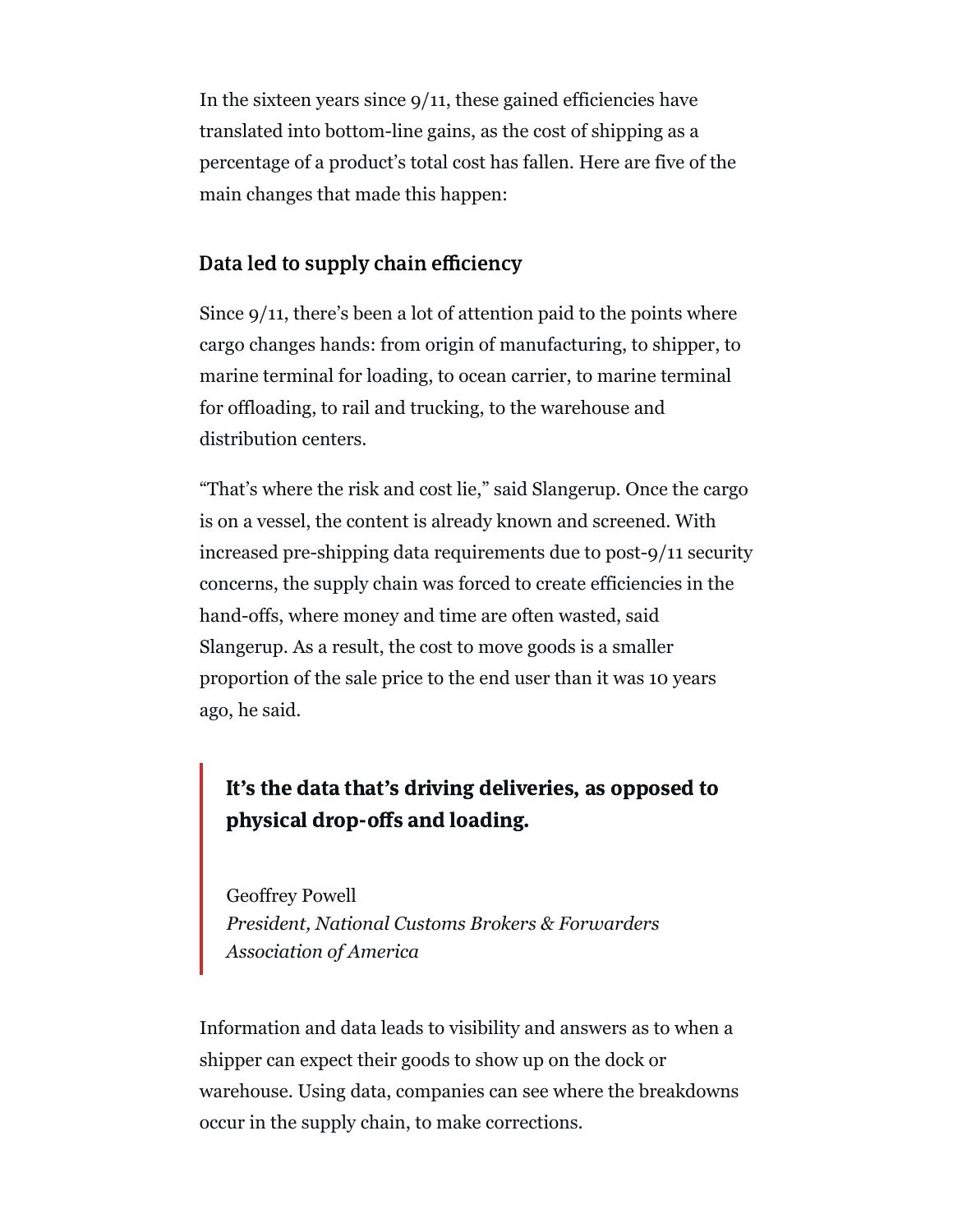The ocean shipping industry is taking more time from a visibility perspective than the air industry, because of the multi-nation integration needed to share information without giving away a competitive advantage. Like the airline industry has already done, the ocean side is now forming alliances to help integrate information and cross-sell.

"This revolution of information started with the small package industry in the early 1980s, with companies like FedEx and UPS," Slangerup said. By the time of 9/11, those same companies already had significant information tools available to them to more easily comply with increased scrutiny. Those that didn't have those tools in place had to scramble to get them. The air freight side was in better shape to do that than the ocean freight side, which is catching up.

#### Screening at origin

The Container Security Initiative (CSI) was implemented in January 2002. "It forced upstream the actual inspection or screening of containers at origin," instead of inspection and risk mitigation left until arrival at the destination, said Slangerup.

U.S. Customs officers work with foreign counterparts at 58 foreign ports to assess container security before they're loaded onto the vessels. When the cargo arrives onshore in the U.S., it goes through similar scrutiny. These actions dramatically improved the risk profile for moving ocean freight.

Interestingly, inspections have not delayed importing time to the U.S., said Geoffrey Powell, president of the National Customs Brokers & Forwarders Association of America (NCBFAA), which represents operators in international trade.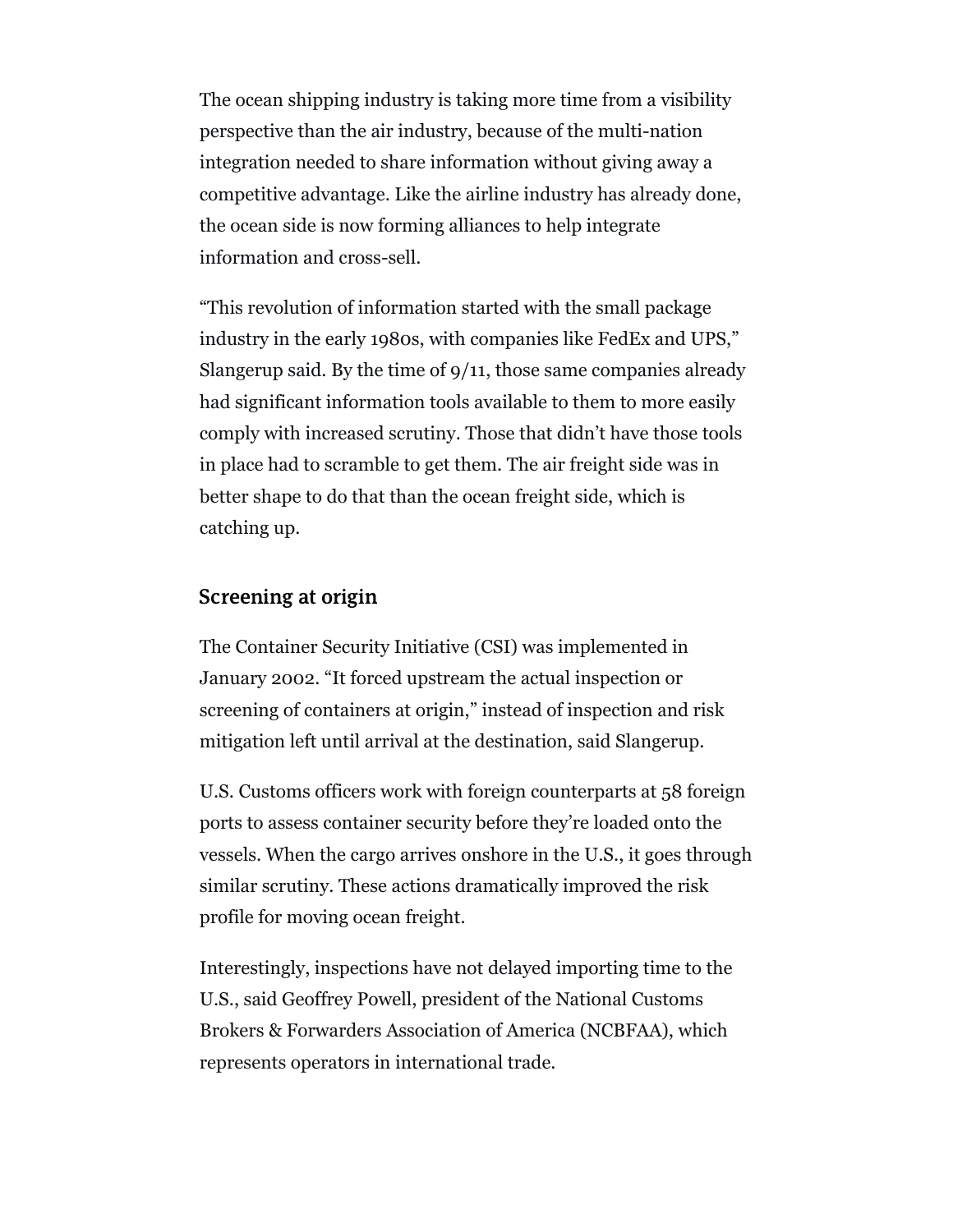The reason? More advanced data. CBP has visibility via data on all the shipments prior to loading. The data package, including automated manifests and Importer Security Filings (ISF), and the entry package must be submitted earlier than in pre-9/11 days.

#### Advanced filings and timeline shifts

Before 9/11, exporters could deliver their cargo two days before vessel sailing, and get it on board. The documents and data weren't needed until the ship sailed, or even a few days later. That's changed. While an exporter might have a five-day window to deliver the cargo for loading, the data is required on day three, even if the cargo arrives on day four or five.

"That shortens the window and pressures companies to get the data out earlier. It's the data that's driving deliveries, as opposed to physical drop-offs and loading," Powell said.

## What would be the impact on us as exporters if they imposed this on us, and this became global?

Geoffrey Powell *President, National Customs Brokers & Forwarders Association of America*

In 2002 the U.S. government started requiring advanced or automated manifests. All carriers have to submit these automated manifests to CBP before loading the cargo, to allow for electronic or manual screening.

In 2009, the government required ISF. "Importers (or shipping agents) became liable for the information provided to customs, before the goods arrived at the port," said Powell.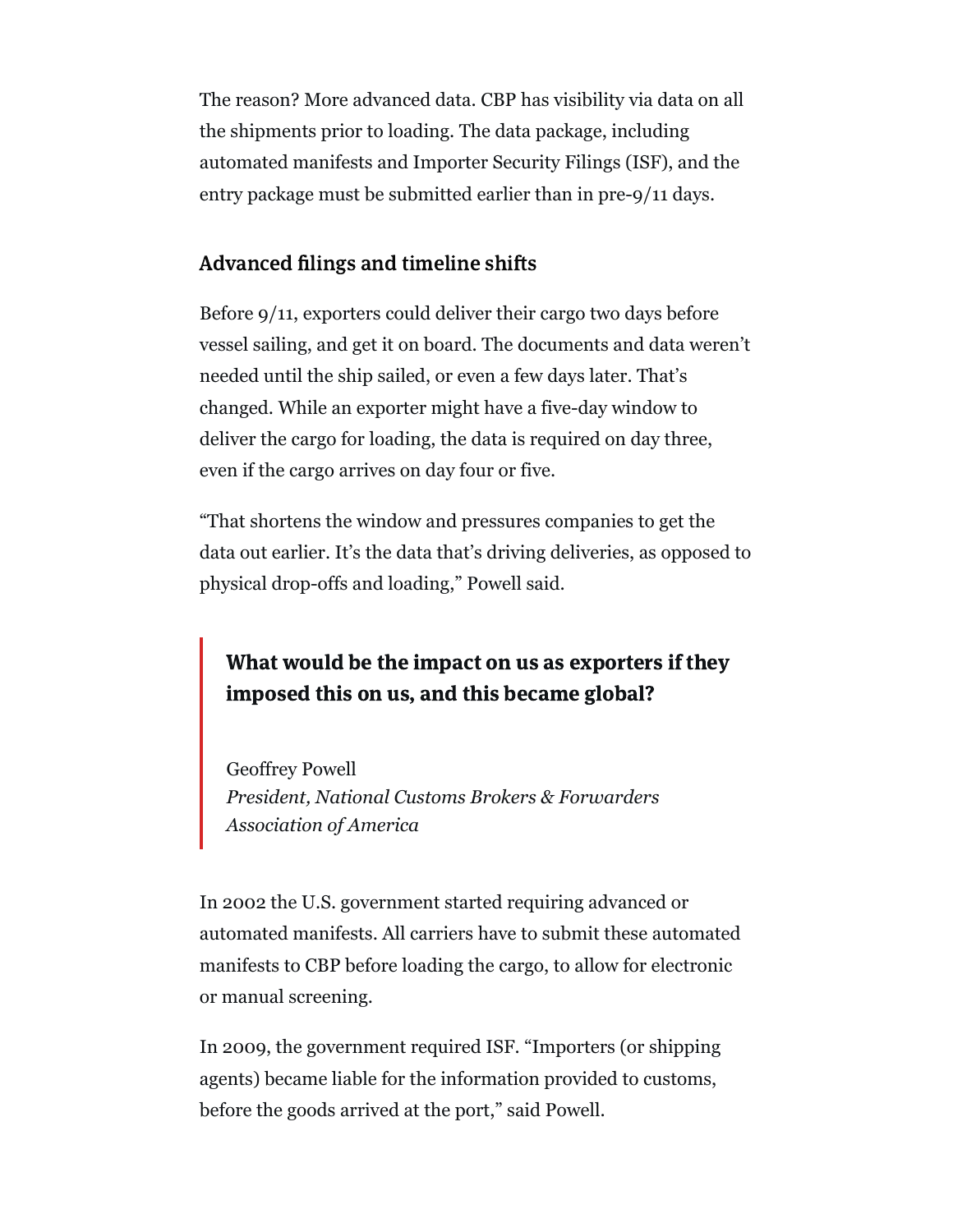#### Developing ways to reduce container examinations

In November 2001, the government developed a known importers program, which became Customs-Trade Partnership Against Terrorism (C-TPAT). The idea is for participating companies to benefit from fewer cargo examinations and expedited shipping when there's a port delay.

While there's not a similar program for exporters, that's something that various U.S. agencies are working on, to show that companies are meeting export regulations.

Congress initiated the SAFE Ports Act in 2006, requiring that every container be examined prior to entry. Initially with this program, though, there was concern that ship traffic would back up, so the government has had to balance trade facilitation with security and compliance needs, said Powell.

#### Increased agency cooperation

"Cooperation is the most amazing thing to come out of this (post-9/11 security initiatives), and doing that in a way that did not affect the performance or efficiency of the supply chain," said Slangerup. That includes multi-agency data integration and sharing, that goes beyond the U.S. borders. "The cooperation between the CBP and their counterparts across the various origin points of shipping has been remarkable," said Slangerup.

### The various agencies involved in protecting people and assets pulled together very quickly.

Jon Slangerup *Chairman and CEO, American Global Logistics*